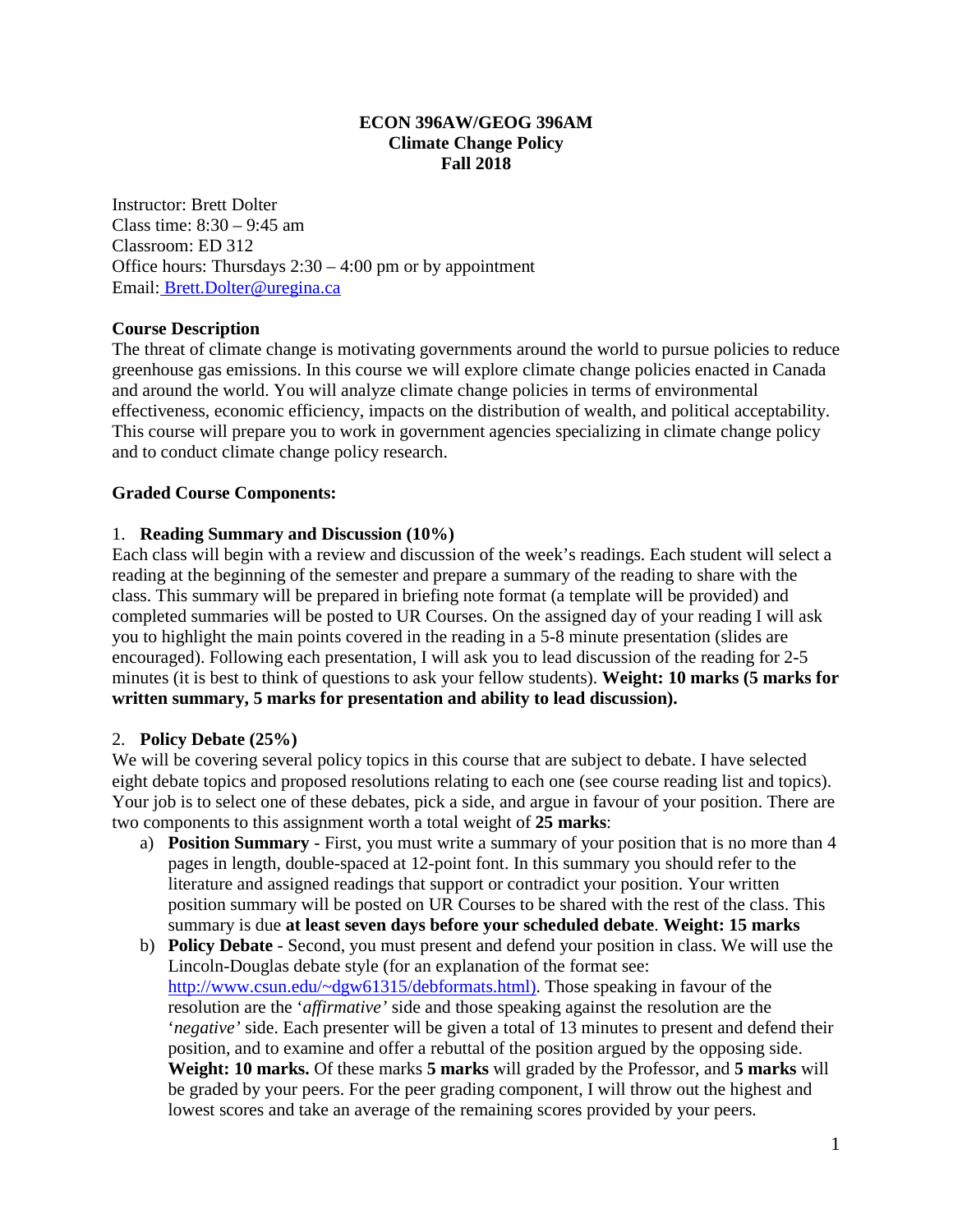# 3. **Assignments (10%)**

Two short assignments must be completed over the course of the semester. **Weight: 10 marks**

# 4. **Climate Change Policy Analysis Case Study (45%)**

Select a climate policy that has been initiated within Saskatchewan, Canada, or another jurisdiction, or that you would like to see initiated. Write an essay of not more than 12 pages (12 pt. font, doublespaced, excluding references) that summarizes the policy and evaluates it based on: environmental effectiveness, economic efficiency, distributional equity, and political acceptability. This case study will be built in several steps:

- A **case study proposal** of 150-250 words is due **Thursday October 4th, 2018 by 8:00 pm CST**. This proposal should outline the policy you are focusing on and your preliminary analysis of the policy. **Weight: 5%.**
- A **literature review** of not more than 4 pages (12 pt. font, double-spaced, excluding references) is due **Thursday November 1st, 2018 by 8:00 pm CST**. The literature review should summarize academic findings relevant to your policy topic. It should summarize at least three articles published in peer-reviewed academic journals (if you are unsure if an article is peer-reviewed please just ask me). **Weight: 10 marks.**
- The **final case study essay** of not more than 12 pages (12 pt. font, double-spaced, excluding references) **is due by 12 noon CST on December 18th, 2018. Weight: 30 marks.**

**Total Weight: 45 marks. Please submit the term paper proposal, literature review and final case study essays through UR Courses email.** Late papers will be deducted **20% per day**.

# 5. **Participation (10%)**

Students are expected to prepare for class by reading the assigned readings and participating in class discussion. Students receive up to 5 marks for attendance and up to 5 marks for participation within class. **Weight: 10 marks**

## **General decorum:**

We live in an age of distraction. The classroom is an opportunity to escape digital distraction and focus on engaging with fellow students and the instructor to grapple with challenging concepts. For that reason, smartphones, tablets, laptops and other electronic devices are not to be used in class unless a student has signed an *Electronics Limited Use* contract. Terms of use include refraining from texting, emailing, and use of social media during class time. *Electronics Limited Use* contracts can be signed by visiting the course instructor during office hours.

## **Plagiarism Policy:**

Students are expected to **complete assignments on their own**. Copying from another student is **plagiarism** and will lead to disciplinary action. Each instance of plagiarism will be recorded on your student record. First offences lead to receiving zero on an assignment or examination. Multiple instances of plagiarism can result in expulsion from the University of Regina. For a clear explanation of plagiarism please review the material at this link:

<https://www.uregina.ca/arts/student-resources/avoiding-academic-misconduct/plagiarism.html> To understand the penalties associated with plagiarism please review the guidelines for punishing plagiarism available at this link:

[https://www.uregina.ca/arts/student-resources/avoiding-academic-misconduct/penalty](https://www.uregina.ca/arts/student-resources/avoiding-academic-misconduct/penalty-guidelines.html)[guidelines.html.](https://www.uregina.ca/arts/student-resources/avoiding-academic-misconduct/penalty-guidelines.html)

Remember that working through assignments on your own helps you to learn and master the course material. **You are only cheating yourself** if you do not complete the assignments independently.